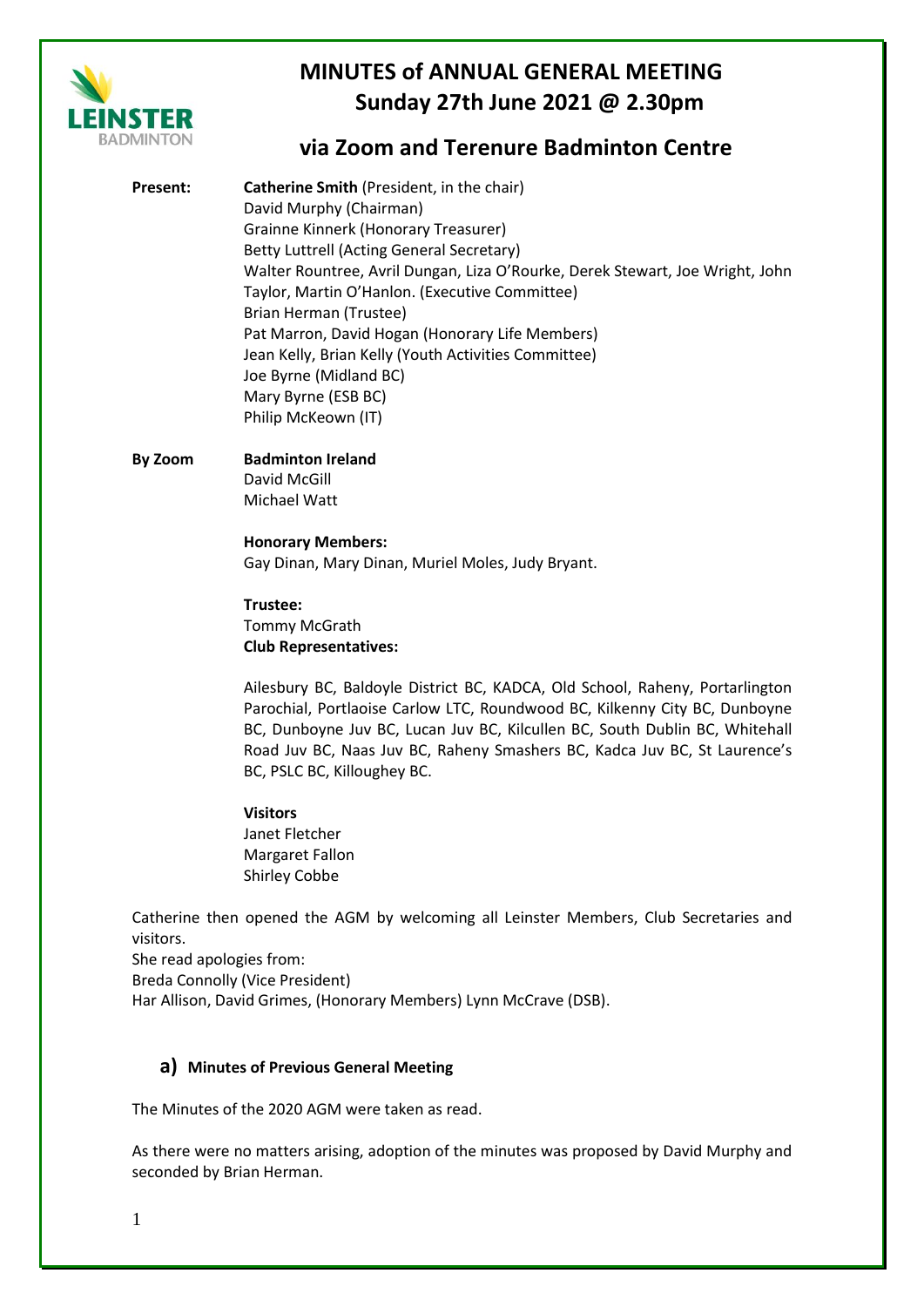

## **via Zoom and Terenure Badminton Centre**

### **b) Presidents Report**

Catherine Smyth read through her report. She spoke about another unusual year, where, due to Covid-29, the only tournaments held were those played in Europe where we witnessed some sterling performances from the Irish playing there. The highlight of all was Leinsters Nhat Nguyen who made it to the last 16 at the 'All Englands'. This was followed up last week by his selection to represent Ireland at the Tokyo Olympics in July and we all wish him the best of luck and hope he enjoys the experience.

She commiserated with anyone who had lost someone during the year. She spoke about the loss of Dick O'Rafferty, Joe Buckley and Eileen McCormack, former stalwarts of Leinster Badminton. She asked for a minute's silence in memory of all who passed and also all past members of Leinster Branch.

#### Badminton Ireland

She thanked Badminton Ireland for their tremendous support to the Branch. They made many representations to Sports Ireland on our behalf and helped to secure a Grant to assist with loss of Revenue during lockdown. They also extended Insurance, Affiliation and Membership to all Clubs for 2020-2021. She also thanked the Staff of Badminton Ireland who kept in touch with our Branches during the year.

#### Life Memberships and Awards

Catherine Smyth said it was with pleasure to advise that the following will receive life Membership to-day: Joe Byrne, Roy Cobbe and Margaret Fallon, each who had worked for the benefit of the Branch (and continue to do so).

She advised that Volunteer Pins will be presented to:

David Murphy DDLC, Shirley Cobbe CAC and SWLBL, David Hogan (YACS), Carol Ni Fhearghail, Muriel Moles and Tom McGrath (Umpires), Siobhan Grehan (Tournaments) and Avril Dungan (Honorary member). The Pins will be posted to them in the coming days.

Catherine Smyth thanked the Executive committee who continued to meet by Zoom during the year. They put in tremendous work which included the creation of a Strategic Plan for the Branch. She also thanked the Trustees who are always available in the background when needed.

She finished the Report by thanking the departing members of the Executive: Avril Dungan who contributed significantly to the Committee and Terenure Centre.

David Murphy-Chairperson is stepping down. During his time as chairperson, Covid-19 impacted every area of his chairmanship and there were many huge decisions to be made, which he did in a respectful and professional manner for the Branch. She noted that he has always given generously of his time to the Branch and knows he will not be far away from the Executive and any support they need will be given generously.

She asked if there were any questions arising from the report.

Brian Kelly asked if any consideration had been given to a presentation for Nhat and she advised that a presentation piece of Glass is ready, and she is talking to David McGill to agree when it will suit to present it to him. A piece is also ready for Seamus Halpin who will be umpiring at the Para Olympics.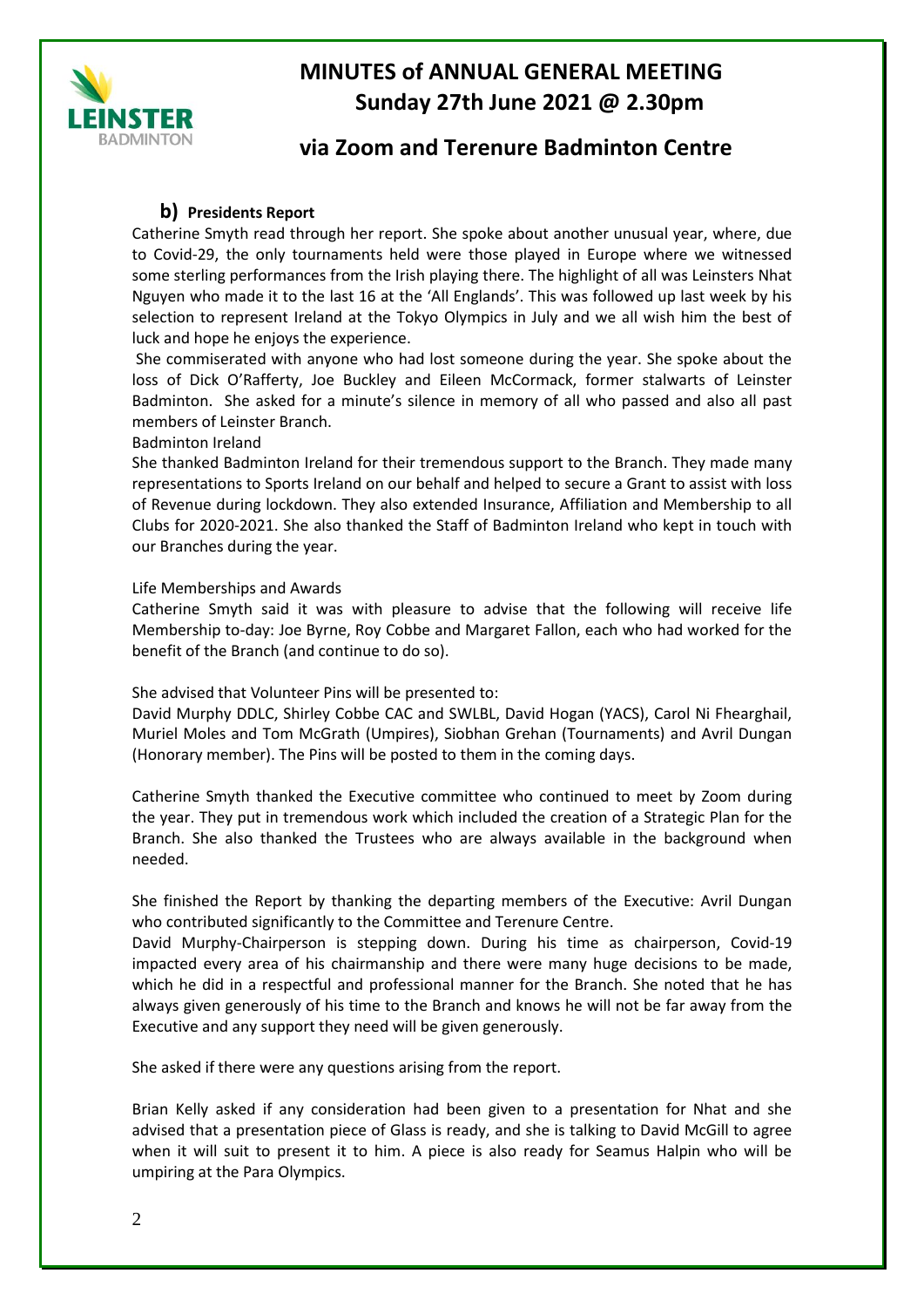

# **via Zoom and Terenure Badminton Centre**

Roy Cobbe asked if all of the Exec were present at the meeting in Whitehall Road and Catherine replied yes and he wondered if this was appropriate as it was advertised as a Zoom meeting.

### **c) Consideration of the Presidents Report:**

The President's report was taken as read and accepted by the meeting. It was proposed by Martin O'Hanlon and seconded by Avril Dungan.

A round of applause was held for Catherine Smyth.

## **d) Chairman's Report**

David Murphy said being chairperson of Leinster was a great experience however, the role during the Pandemic was very challenging and not always enjoyable and in addition, he had to take time out for surgery and recuperation. He is happy to step away and will focus on DDLC and getting back to play. He thanked Catherine Smyth for her kind words and in turn thanked her for her support during the year.

There are a number of people he wanted to thank for their efforts during the year:

He reiterated Presidents words and acknowledged the support from Badminton Ireland for the Branch.

The effort by Liza O'Rourke in the Grant application for Loss of Income Grant was critical and invaluable and all thanks to her for that.

He thanked Philip McKeown- Branch IT Manager (in a voluntary capacity). He is owed an enormous debt of gratitude for hours and effort put in during the time.

He thanked Joe Byrne, Roy Cobbe and Brian Herman for their help and advice during his term. He also thanked the Acting General Secretary for the support he received from her.

In terms of the future, he has great confidence in the new Executive and believes they will get people back to play and he can see great things ahead for the Branch. He wished them and Leinster well and ended his speech on that note.

### **e) Consideration of the Chairman's Report:**

The Chairman's Report was taken as read and accepted by the meeting.

It was proposed by Grainne Kinnerk and seconded by Catherine Smyth.

A round of applause followed for David Murphy.

### **f) Honorary Treasurer's Report**

Grainne Kinnerk addressed the meeting. She said that she had been co-opted as Honorary Treasurer to the Executive committee in October 2020 and now presented the 2019- and 2020-Year end Accounts for approval. She advised that the Branch is in a precarious situation, with many difficulties presented by Covid-19. Since October 2020, A Finance Committee has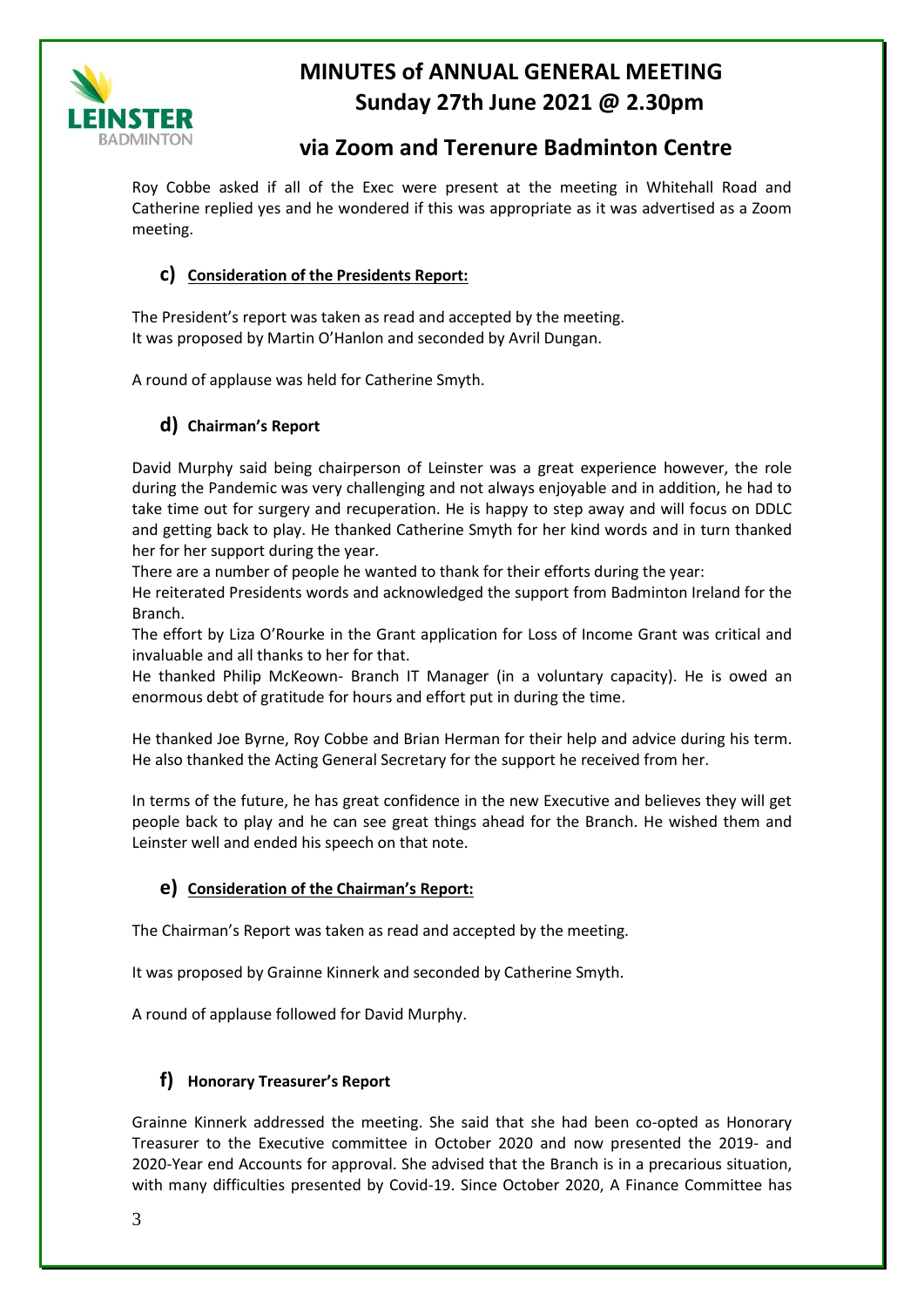

# **via Zoom and Terenure Badminton Centre**

been put in place. In addition, a Purchasing and Finance Policy has been developed and implemented.

On a positive note, the Resilience Grant (Covid-19) which Leinster Branch received has helped the Centres in the upgrade of Electrics and new Mats in Baldoyle and in Terenure Lighting and added Security. She expects that Badminton Ireland will continue to provide support and will support the Branch with Affiliations later in the year.

That concluded her report and she said she was happy to take questions from the meeting.

Brian Herman spoke and congratulated the Executive and the Treasurer and said in spite of the write off of £53k over a two-year period, the Branch only lost €5k. He was personally concerned about the statement in the Treasurers Report that we are looking to fill certain pillars on the Executive which seemed to him like canvassing.

#### Appointment of an Auditor to serve for 2 years:

Derek Steward asked about the appointment of Auditors for the coming 2 years. Grainne Kinnerk (Treasurer) then proposed Cronin & Co, and this was seconded by David Murphy.

#### **Consideration of Honorary Treasurer's Report:**

The Report was taken as read and accepted by the meeting.

The adoption of the 2019 Leinster Accounts was proposed by John Taylor and seconded by Liza O'Rourke.

The adoption of the 2020 Leinster Accounts was proposed by Brian Kelly and seconded by Derek Stewart.

Catherine Smyth thanked Grainne Kinnerk on behalf of Leinster Branch for all of her work in the timely provision of the Accounts and their availability for review at the meeting**.**

#### **g) Election of Chairperson of the Executive Committee to serve for two years:**

The following has been nominated for election:

Derek Stewart (Honorary member Kadca BC)

**Proposed by Breda Connolly (Aer Lingus BC) – Seconded by Mary Dinan (KADCA BC)**

As Derek Stewart was the only nomination for Chairperson, he was deemed to be elected as Chairperson of the Executive Committee to serve for 2 years, consecutively.

### **h) Election of Four members of the Executive Committee to serve for two years consecutively:**

The following have been nominated for election: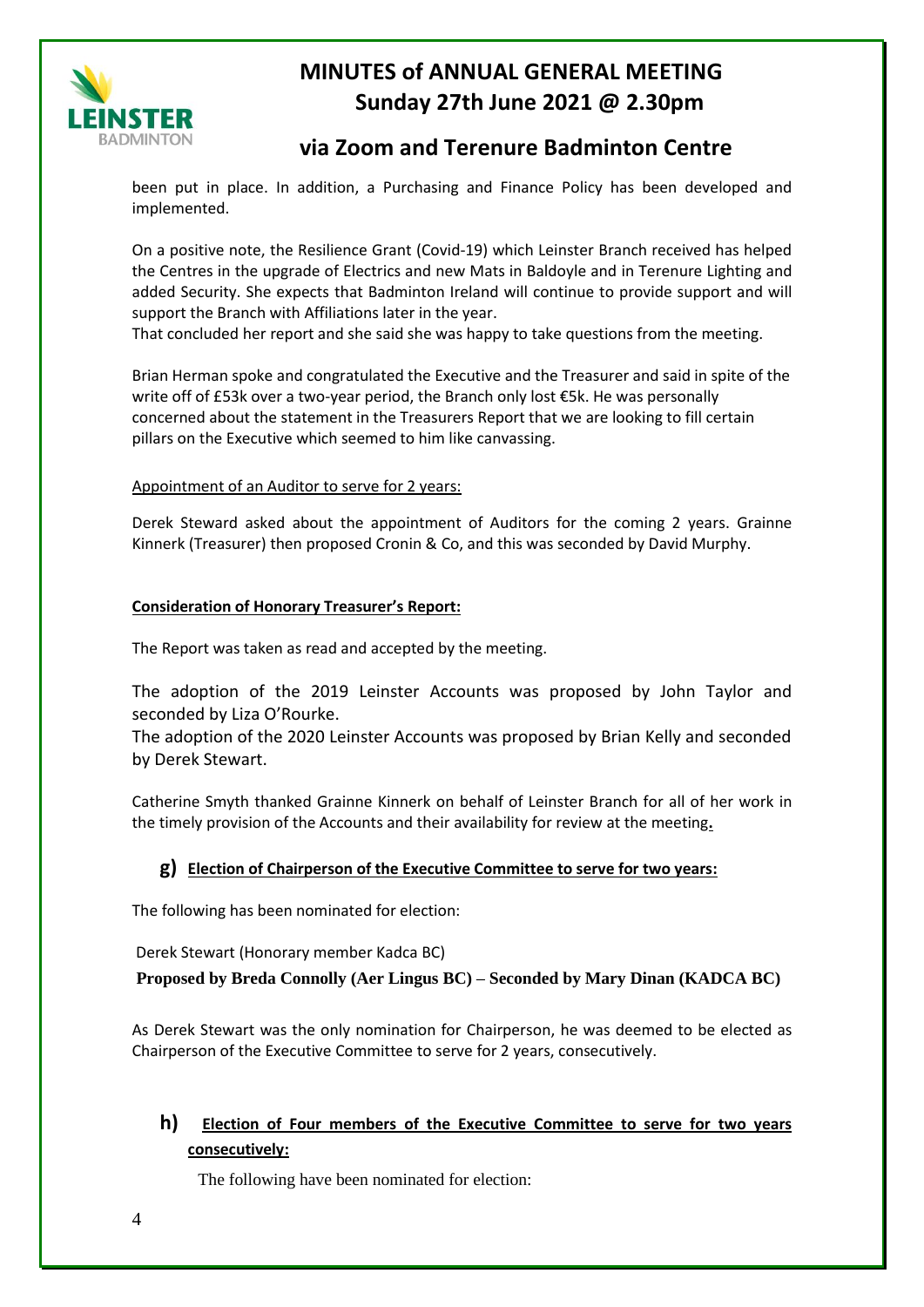

## **via Zoom and Terenure Badminton Centre**

- *1.* Dean Dowling (Dunboyne BC) **Proposed by John McGrane (Kilcullen BC)- Seconded by Liza O'Rourke (Pembroke BC)**
- *2.* Margaret Fallon (Naas Junior BC) **Proposed by Dean Dowling (Dunboyne BC) – Seconded by Liza O'Rourke (Pembroke BC)**
- *3.* Martin O'Hanlon (Carlow LTC|) **Proposed by Liam Nolan (Carlow LTC) - Seconded by John Doyle (CLTC).**
- *4.* Walter Rountree (Longwood BC) **Proposed by David Murphy (Danum BC) - Seconded by Joe Wright (Ailesbury BC).**
- 5. Roy Cobbe (Portlaoise BC) **- Proposed by Catherine Smyth (KADCA BC) - Seconded by Alan Cobbe (Portarlington Parochial**

*The members of the Executive Committee who have retired according to the Rules of the Branch are Avril Dungan, Martin O'Hanlon Walter Rountree. Martin O'Hanlon and Walter Rountree are eligible to go forward for election.*

Prior to the vote, Catherine Smyth thanked the departing members of the Executive for their contribution over their terms**.**

The Vote then commenced. During which there was some queries about the inability of Juv Clubs to vote. Brian Herman advised that Juv clubs have never voted at an AGM. No Vote for committee member has taken place since 2018. The vote took place in person in Whitehall Road and by Zoom.

On completion of the Vote, Catherine Smyth deemed Dean Dowling, Margaret Fallon, Walter Rountree and Martin O'Hanlon, elected to the Executive Committee. She welcomed all and wishes them well in their new Roles.

## **i) Honorary Life Members Award:**

#### Joe Byrne

David Murphy spoke about Joe, initially about his playing career and then spoke about his contribution as a volunteer for Leinster Branch.

Joe was introduced to Badminton in Secondary school. He joined ESB BC after School and during his first year there played league in DDLC. After 6 years he joined Corinthians to get a better level of match play. After another 6 seasons, he moved up to Ailesbury BC.

Following an Achilles injury, and his one and only season not playing in DDLC, He returned to ESB to play League. 5 years later he moved back to Ailesbury to try keep a high level of competitive play and he still plays there to-day. All of this time he has remained faithful to his starter club (ESB) by always retaining his annual social membership there.

As the demands of his competitive career were easing, Joe and a few others were encouraged to join the committee of DDLC. At the time the DDLC systems were paper based and time consuming. Joe used his creativity and pc skills to reengineer the process and became the driving force in a hardworking, active committee then and a number of other committees afterwards. Over the past 15 years, in his capacity as a committee member/volunteer his efforts and those of his committees contributed to a significant growth in the popularity and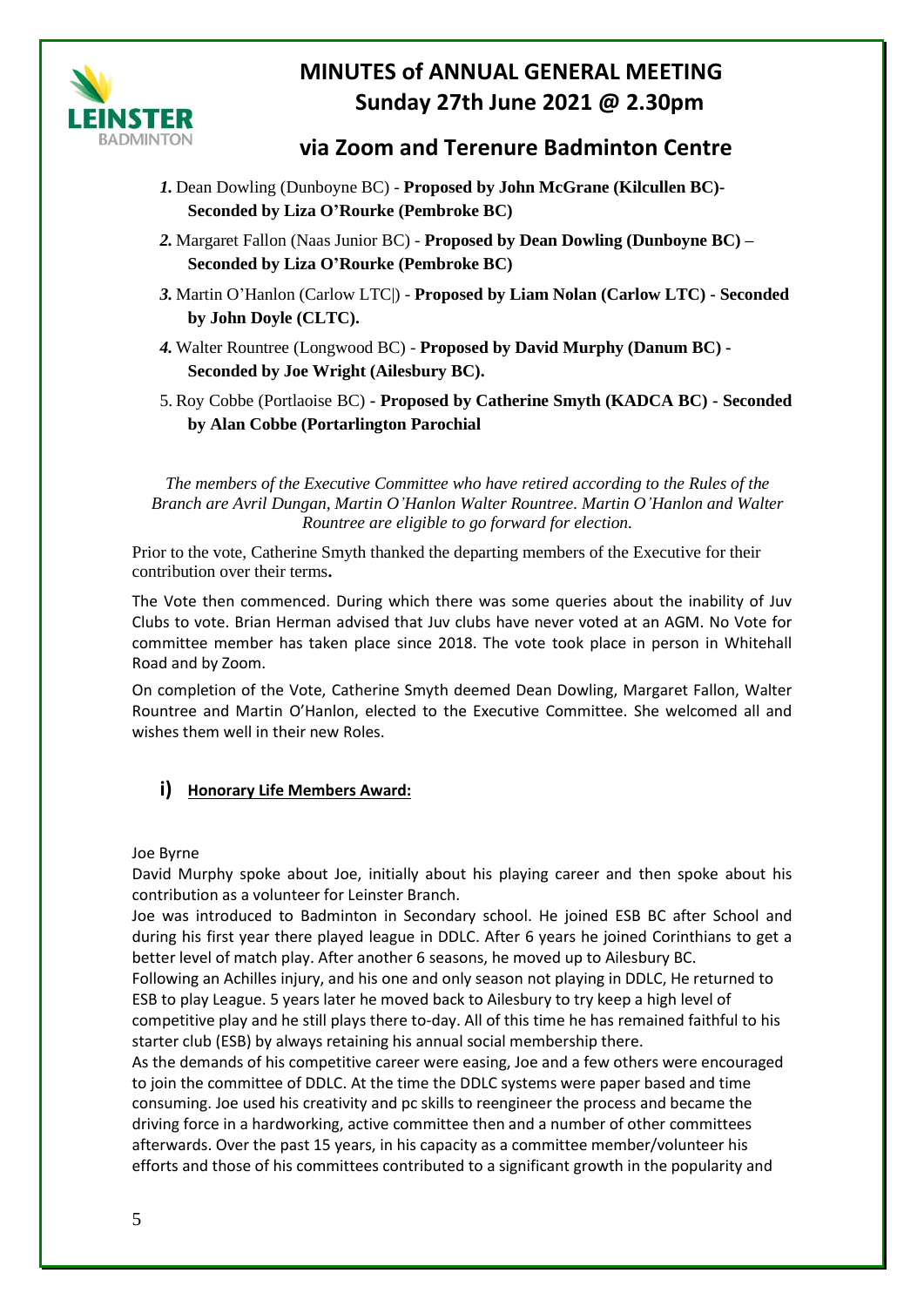

# **via Zoom and Terenure Badminton Centre**

standard of Badminton in Leinster and this continues to this day. Some of his and the committees' achievements during this time are:

Revitalisation of the Dublin Badminton Association Identification of a competitive gap for Players which led to the set-up of BPL. Creation of a range of 7 Tournaments, played annually in Baldoyle BC.

During that period, he also had time to become an active member of the Leinster Executive Committee and spent 4 four years as Chairperson of the Executive. Joe excels at taking on an ailing project and driving it to success as he has done in his current role as Chairperson of Midland BC. Prior to the closure imposed on it by Covid-19, he had turned around Midland BC and it had become a very popular venue for parties, quizzes and social nights and in doing so he returned it to a profit.

Joe's drive, enthusiasm and work ethic have been invaluable to Leinster Branch over the years, and it is my pleasure to present this Honorary Life membership to him.

#### Roy Cobbe

Lesley Cobbe spoke about her dad-Roy.

Roy's playing career started in Portarlington Parochial where he spent much of the early years playing doubles with his brother Alan. He changed over to partner Loftus Warren and they gained the reputation making matches go on long into the night with the "old scoring" and wearing out their opposition - I'm told it was like hammering against a brick wall. At Portarlington he first reached the top grades in the South West Leinster Badminton League

(SWLBL). He earned plenty of silverware there. He also won his All-Ireland League title with Portarlington which he is very proud of.

In 1980 he took on coaching "junior badminton" at Portarlington. That was just the beginning of his immense contribution as a volunteer to badminton in Leinster, most of which has been with South West Leinster Badminton League (SWLBL) over a period of 30 years.

At the 1990 SWLBL AGM, Roy was nominated to be President Since then, He has served for 30 years as a Vice-President on the Executive Committee, for 7 years as secretary / Treasurer, and as President for 6 years over 3 terms – up to the present day where he is the current President. He spearheaded the setup of new competitions like the SWLBL Championships, and initiatives like the SWLBL Umpires. I believe he is among the record holders for having spent the most nights spent out at South West events.

In the 2000s he got involved at Leinster level; for a short time at Inter-County and organizing the Leinster Inter-League for almost 10 years. He served on the Leinster Badminton Executive for 8 years – and as Chairman for 4. At BI level he became an official BI Umpire, and worked closely with BI on ways to improve on and promote badminton in the province.

But his contribution doesn't end there. Grass roots club badminton has always been very dear to his heart and in the mid-00s he set up Portlaoise Badminton – now the biggest club in the SWLBL, and soon after helped set up Kilkenny Badminton.

He has stayed close to Portlaoise ever since – continuing his playing career there. He has given a huge amount to badminton in Leinster and is so deserving of this small token of appreciation from Leinster Branch.

I couldn't say all of this without giving special mention to my Mum Shirley – the backbone of the work he has done, is doing, and no doubt will continue to do. I'm sure he would agree that this is as much hers as it is his.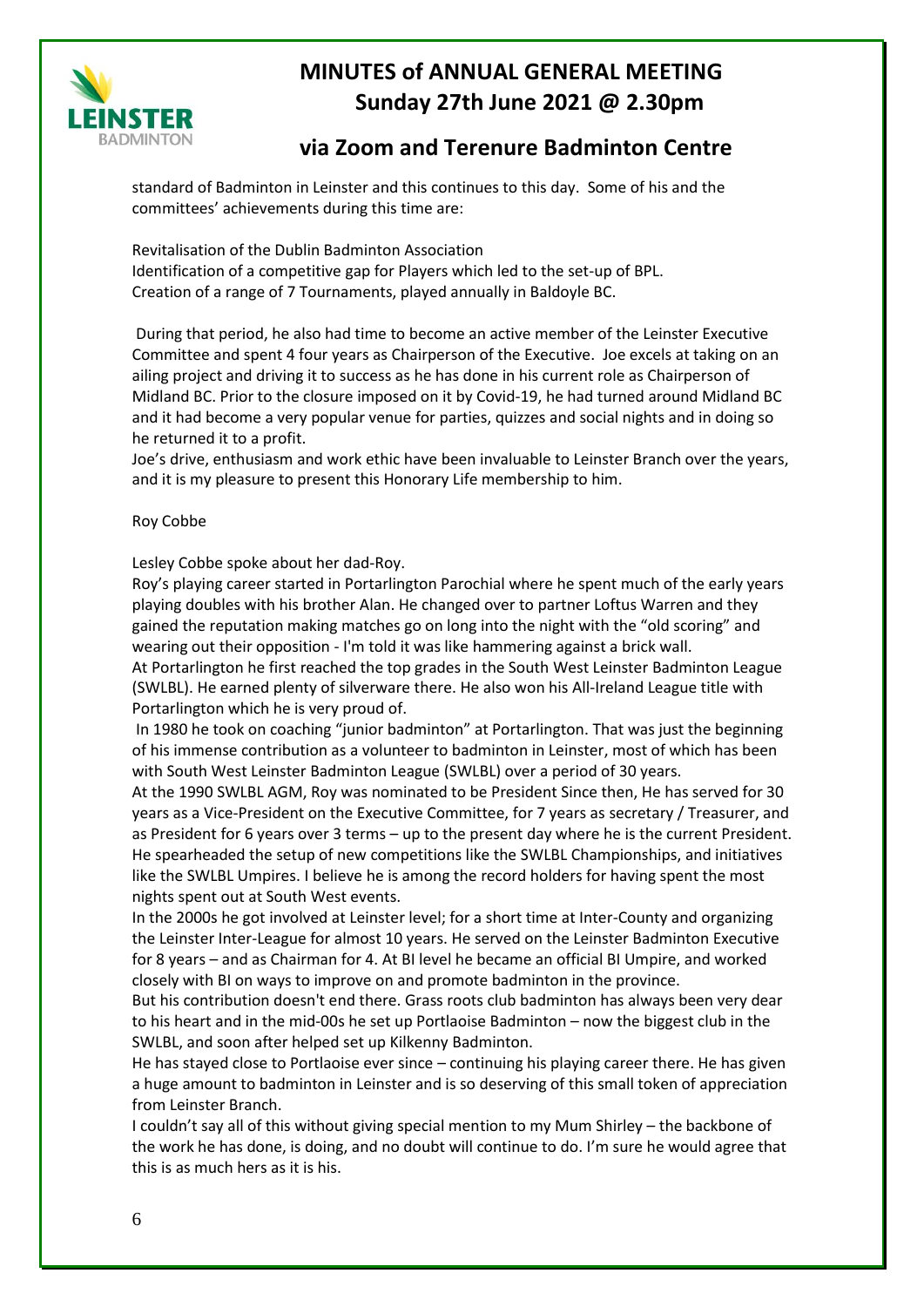

## **via Zoom and Terenure Badminton Centre**

Margaret Fallon

Liza O'Rourke spoke about Margaret Fallon and said epitomises all that is good about a Badminton Volunteer in Leinster

Margaret started playing social badminton in Naas GAA, and quickly fell in love with the sport which in turn led to her children joining Naas Junior Badminton Club. Margaret, very quickly, became a dedicated volunteer in the club and it was not long before Margaret became involved in Juvenile Kildare Badminton Association, and since then, this County Association has gone from strength to strength. She is involved in events too numerous to mention here and drives them to success with the committee of Kildare Badminton Association. All the above illustrates how KBA promotes and supports Juvenile badminton. KBA leads by example and Margaret Fallon exemplifies this leadership.

### **j) Rule Changes**

Catherine Smyth said It has been decided to postpone the discussion/Vote on the rule changes. Instead, it will be managed at a Special General meeting. When agreed, the date will be notified to the Council.

#### **l) AOB**

Zoom comments:

*.* 

R Cobbe -Query re Write off for Midland Branch – no other Branch has had that assistancewhat is the logic of that.

Grainne Kinnerk responded by saying that the Executive does not expect either bar to open in the next twelve months and therefore the write off gives a true and fair view of LBBUI balance sheet.

Kevin Lennon (Dunboyne Juv)

Kevin Lennon asked about Voting rights of Juvenile Clubs and said it is very urgent that this be changed and how can it be done.

Brian Herman responded and said in the history of the Branch, they have never had a vote., The proposed Rule changes will be reviewed to ensure this is included before it goes to the special General meeting for approval.

Kevin Lennon said Juvenile Clubs are different from Senior Clubs and need all the representation they can get.

#### Zoom comments.

Judy Bryant asked about the proposed Rule changes and the differences between the Honorary Secretary role and that of the ??General Secretary. Catherine Smyth replied that there would be time for discussion and questions at the Special General meeting which will be called for that purpose.

**Presentation to David Murphy-Outgoing Chairperson**